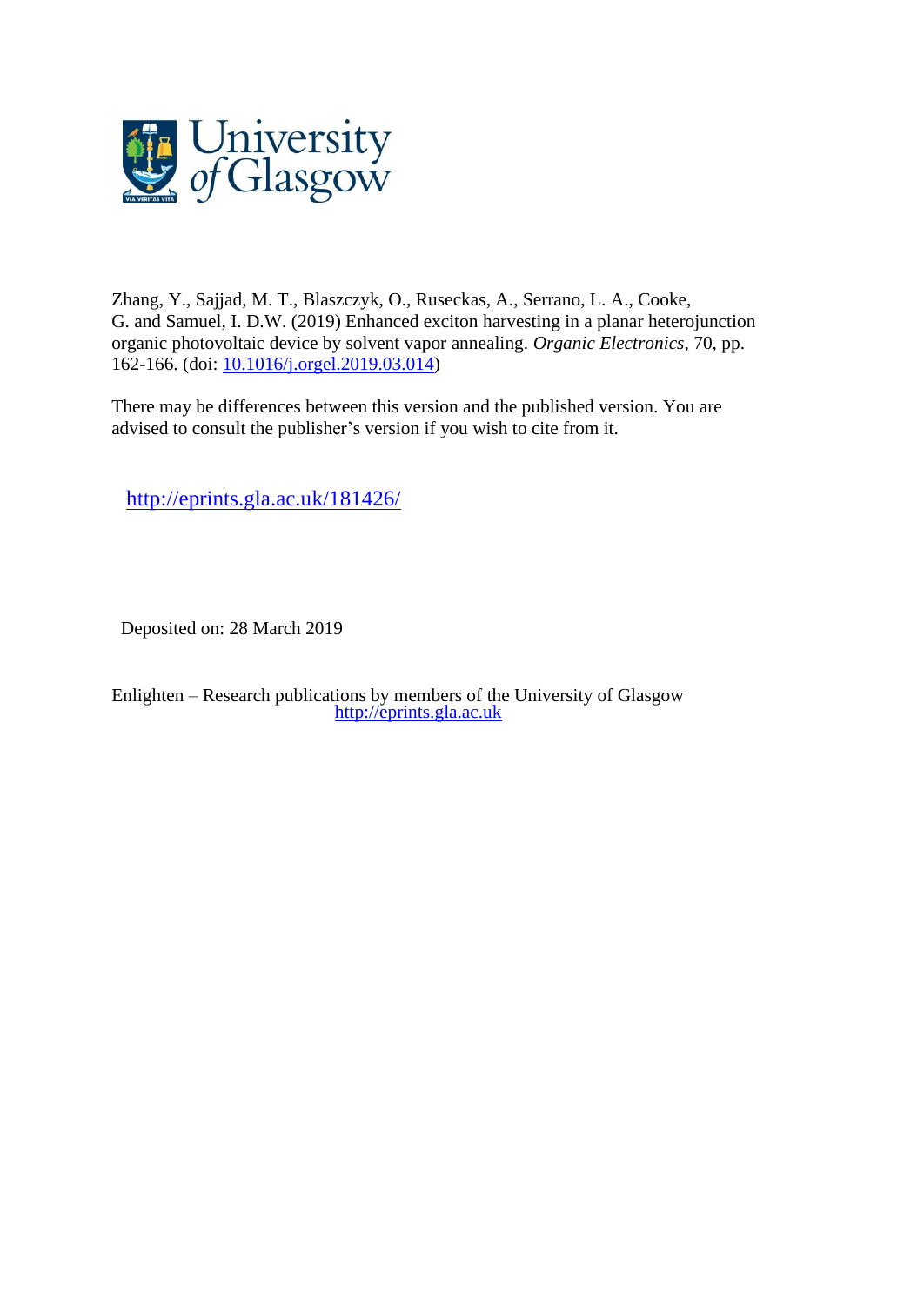# **Enhanced Exciton Harvesting in a Planar Heterojunction Organic Photovoltaic Device by Solvent Vapor Annealing**

Yiwei Zhang<sup>1</sup>, Muhammad T. Sajjad<sup>1</sup>, Oskar Blaszczyk<sup>1</sup>, Arvydas Ruseckas<sup>1</sup>, Luis A Serrano<sup>2</sup>, Graeme Cooke<sup>2</sup>, and Ifor D. W. Samuel<sup>1\*</sup>

*1.Organic Semiconductor Centre, SUPA, School of Physics and Astronomy, University of St Andrews, North Haugh, St Andrews, KY16 9SS, UK 2.Glasgow Centre for Physical Organic Chemistry, WESTCHEM, School of Chemistry, University of Glasgow, Glasgow G12 8QQ, UK E-mail: idws@st-andrews.ac.uk*

ABSTRACT: The singlet exciton diffusion length was measured in a small molecule electron donor material DR3TBDTT using fluorescence quenching at a planar interface with a cross-linked fullerene derivative. The one-dimensional exciton diffusion length was increased from 16 to 24 nm by annealing the film in carbon disulfide solvent vapor. Planar heterojunction solar cells were fabricated using bilayers of these materials and it was found that solvent vapor annealing increased the short circuit current density by 46%. This can be explained by improved exciton harvesting in the annealed bilayer.

KEYWORDS: organic solar cells, exciton diffusion length, photoluminescence quenching, bilayer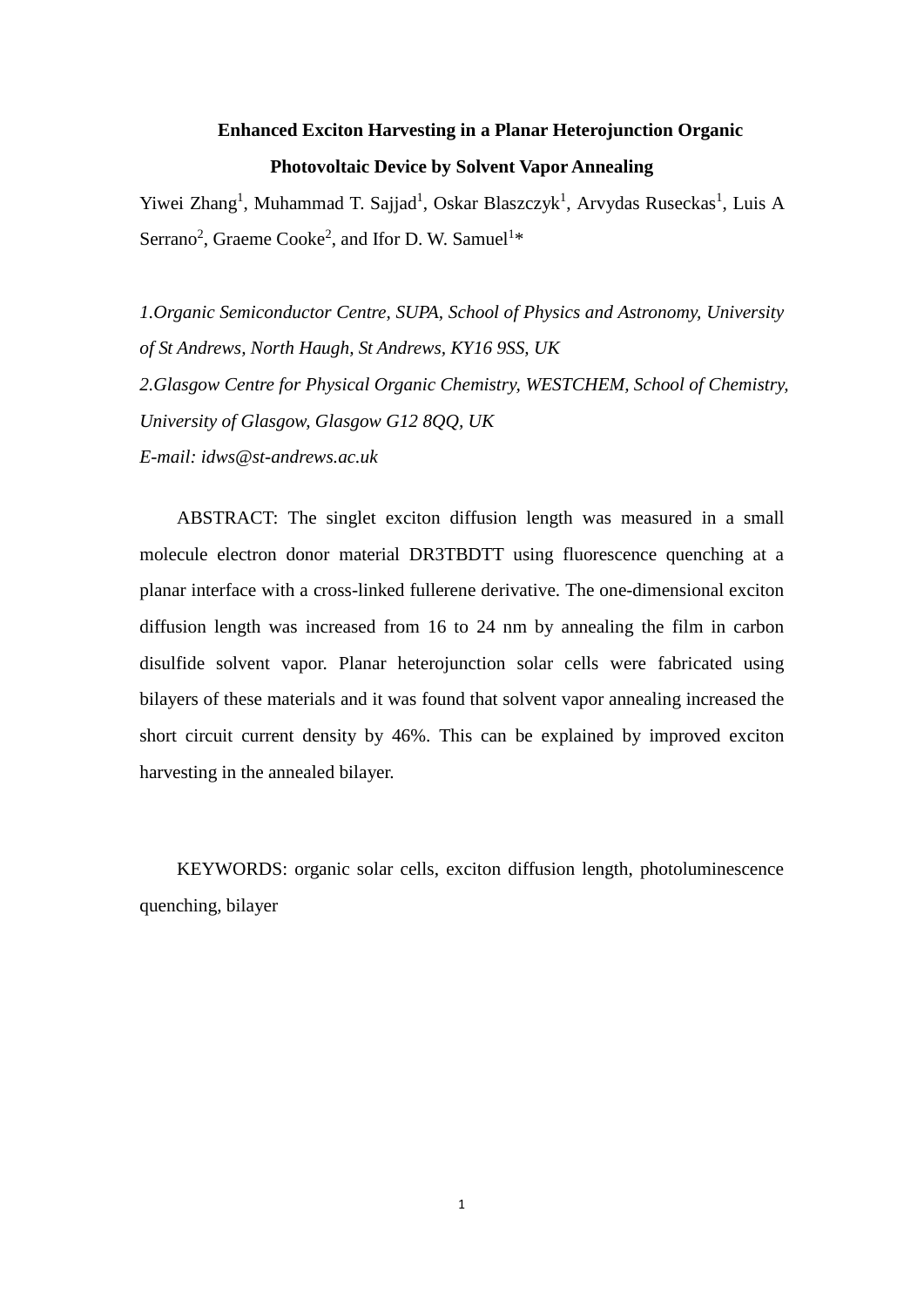#### *1.Introduction*

Organic photovoltaics (OPVs) are a promising solar technology that has attracted considerable research interest.[\[1-5\]](#page-12-0) OPVs have some attractive features compared to silicon based PVs, including solution processability, compatibility with large area and flexible substrates, low weight and low cost. In OPV devices, the generation of photocurrent starts from the absorption of photons in the active layer, which leads to the formation of bound electron-hole pairs (known as excitons); to split excitons into charges, energy is needed to overcome the Coulomb potential. The energy difference between donor and acceptor lowest unoccupied molecular orbital (LUMO) levels can provide the energy needed. In this scenario, to undergo dissociation into charge pairs the excitons need to travel to the donor-acceptor interface during their lifetime. The average distance an exciton can diffuse within its lifetime known as the exciton diffusion length  $(L_D)$ , and is usually much shorter than the absorption length.[\[6-9\]](#page-12-1)

The simplest OPV structure is the planar heterojunction device, which consists of a planar donor layer and a planar acceptor layer in contact with each other.[\[10\]](#page-12-2) The excitons diffuse within the film and some of them can reach the donor-acceptor interface where dissociation occurs, and charges are generated, which then move to the contacts and provide the photocurrent. Only the excitons that can diffuse to the donor-acceptor interface contribute to charge generation and hence photocurrent. Therefore, in planar heterojunction OPV devices, the diffusion length determines the useful thickness of the light absorbing layer that contributes to photocurrent generation. Due to the limited exciton diffusion length in organic semiconducting materials, the efficiency of bilayer OPV devices is generally much lower than bulk heterojunction devices. However, planar heterojunction cells would offer simpler large-scale production and better long-term stability. Exciton harvesting in planar heterojunction devices can be improved by increasing exciton diffusion length [\[11\]](#page-12-3) and introducing additional light-harvesting layers with long-range energy transfer.[\[12\]](#page-12-4) Most of the bi-layer OPV devices are fabricated using orthogonal solvent strategy that still allows some inter-diffusion of the donor and acceptor molecules and formation of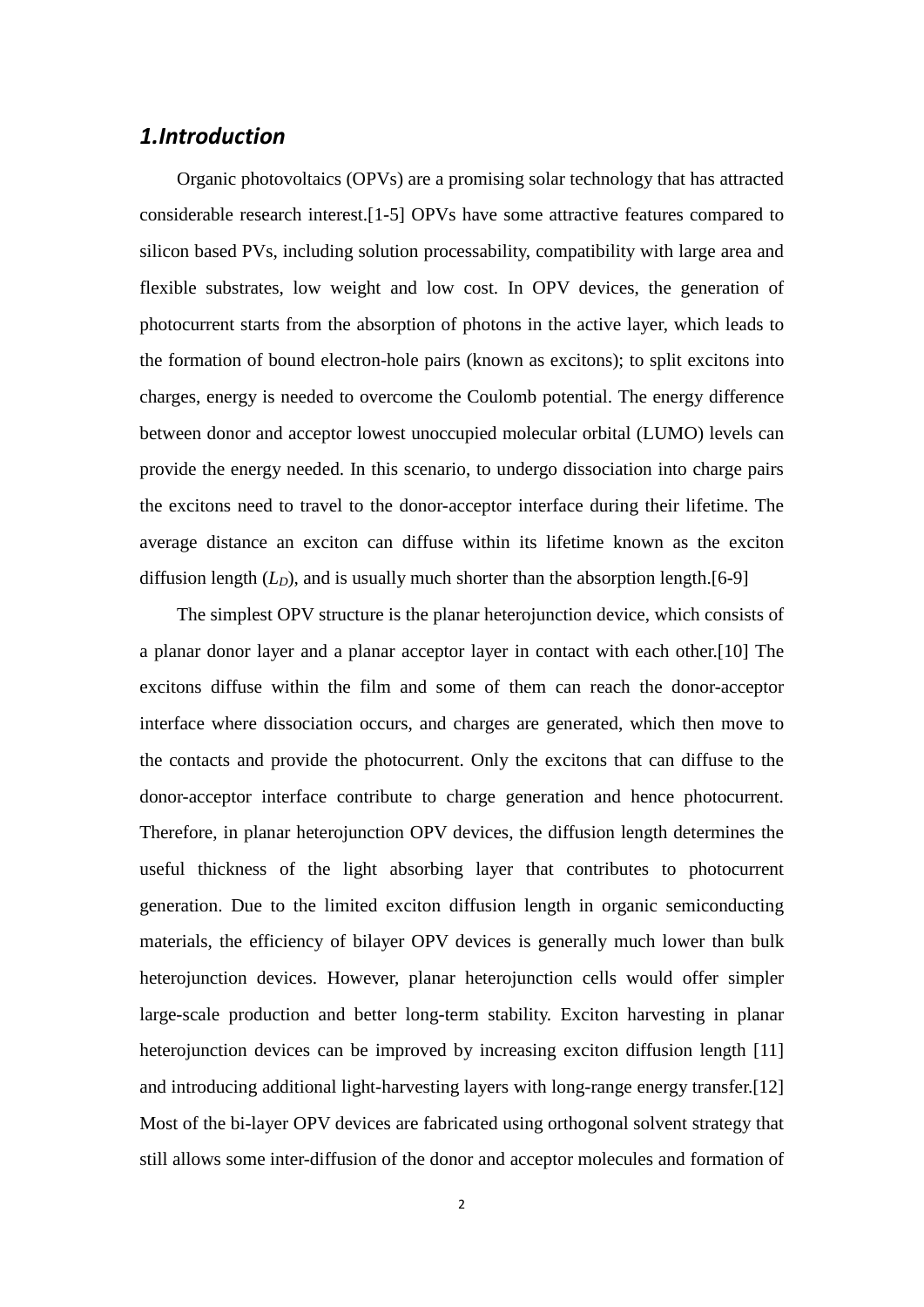a mixed heterojunction layer at the boundary [\[13,](#page-12-5) [14\]](#page-12-6). In that case it is difficult to separate the processing effects on exciton harvesting and charge separation.

In this work we investigated the effect of solvent vapour annealing (SVA) on exciton harvesting and solar cell performance in a bilayer of a small molecule electron donor material DR3TBDTT and a cross-linked fullerene derivative, [6,6]-phenyl-C61-butyric acid styryl dendron ester (PCBSD) (molecular structures are shown in Figure 1). This method provided a well-defined planar donor-acceptor interface without inter-diffusion. We found that annealing using a low boiling point non-halide solvent, carbon disulfide  $(CS_2)$  increased the exciton diffusion length in DR3TBDTT which lead to an enhancement in short circuit current  $(J_{sc})$  in planar heterojunction OPV. The operation of the devices was analysed using a simple optical model, and it was found that the *Jsc* improvement observed upon SVA was due to increased exciton diffusion length. The improved exciton diffusion length upon SVA is the main reason for the higher device power conversion efficiency (*PCE*).



Figure 1. Molecular structure of (a) DR3TBDTT and (b) PCBSD. (c) Structure of the bilayer device used in this work.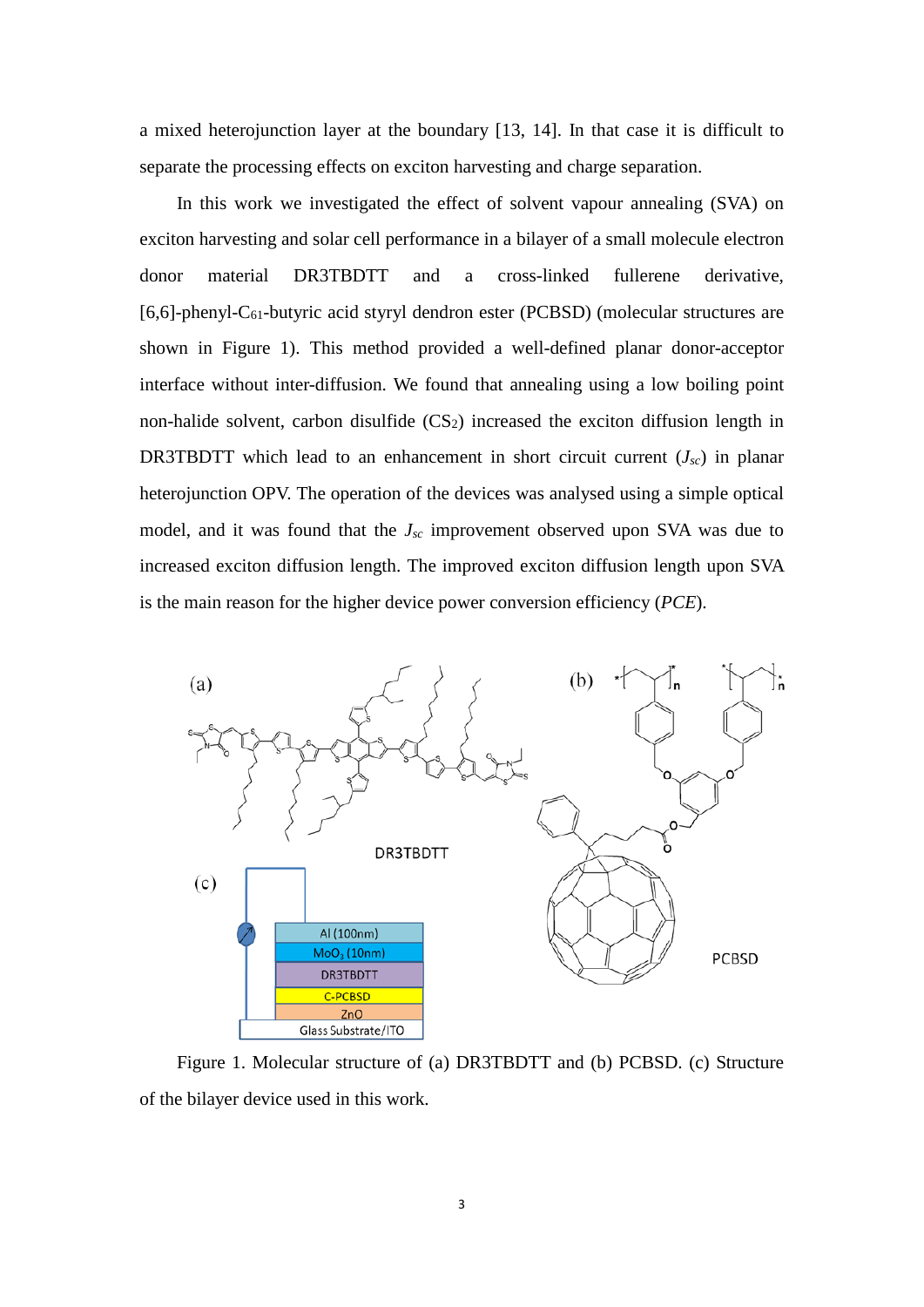#### **2.** *Material and methods*

DR3TBDTT was purchased from 1-Material. This molecule was previously used to make bulk heterojunction solar cells [\[15,](#page-12-7) [16\]](#page-12-8). We employed time-resolved measurements of photoluminescence surface quenching to measure exciton diffusion. For this experiment PCBSD was synthesized as previously described and used as the quenching layer [\[17\]](#page-13-0). The PCBSD layer was spin-coated from a dichlorobenzene solution, and the films were then annealed at  $170$  °C for 40 minutes to realise polymerization. The resulting films were rinsed by chlorobenzene to remove any unpolymerized material. DR3TBDTT was then spin-coated from a chloroform solution. We fabricated two films for each film thickness: one was on a cross-linked PCBSD quenching layer, and the other one was on a fused silica substrate. A range of thicknesses were made by adjusting spin-coating speed and solution concentration. The SVA treatment was conducted by pipetting 200  $\mu$ L of CS<sub>2</sub> through the edges of a glass petri dish (diameter was 10 cm) and the DR3TBDTT films were kept inside for 45 seconds with the lid closed. All the sample preparation was conducted inside a nitrogen-filled glove box and the samples were transferred to a testing chamber without exposure to air. The absorption spectra were measured using a Cary 300 UV-Vis spectrophotometer. Time-resolved fluorescence measurements were conducted in vacuum. The samples were excited using 200 fs light pulses at 515 nm with 80 MHz repetition rate and fluorescence was detected using a Hamamatsu synchroscan streak camera.

We fabricated planar heterojunction OPV devices using an inverted structure of ITO/ZnO  $(35 \text{ nm})$ /PCBSD  $(20 \text{ nm})$ /DR3TBDTT  $(30 \text{ nm})$ /MoO<sub>3</sub> $(10 \text{ nm})$ /Al  $(100 \text{ nm})$ , as shown in Figure  $1(c)$ . Here the zinc oxide electron transport layer was fabricated using a sol-gel [\[18\]](#page-13-1) method and processed in air. The PCBSD and DR3TBDTT layers were prepared in the same way as the films used for surface quenching samples. MoO3 and Al were evaporated through a shadow mask by a thermal evaporator under a vacuum of  $2 \times 10^{-6}$  mbar. The devices were finished by encapsulating them using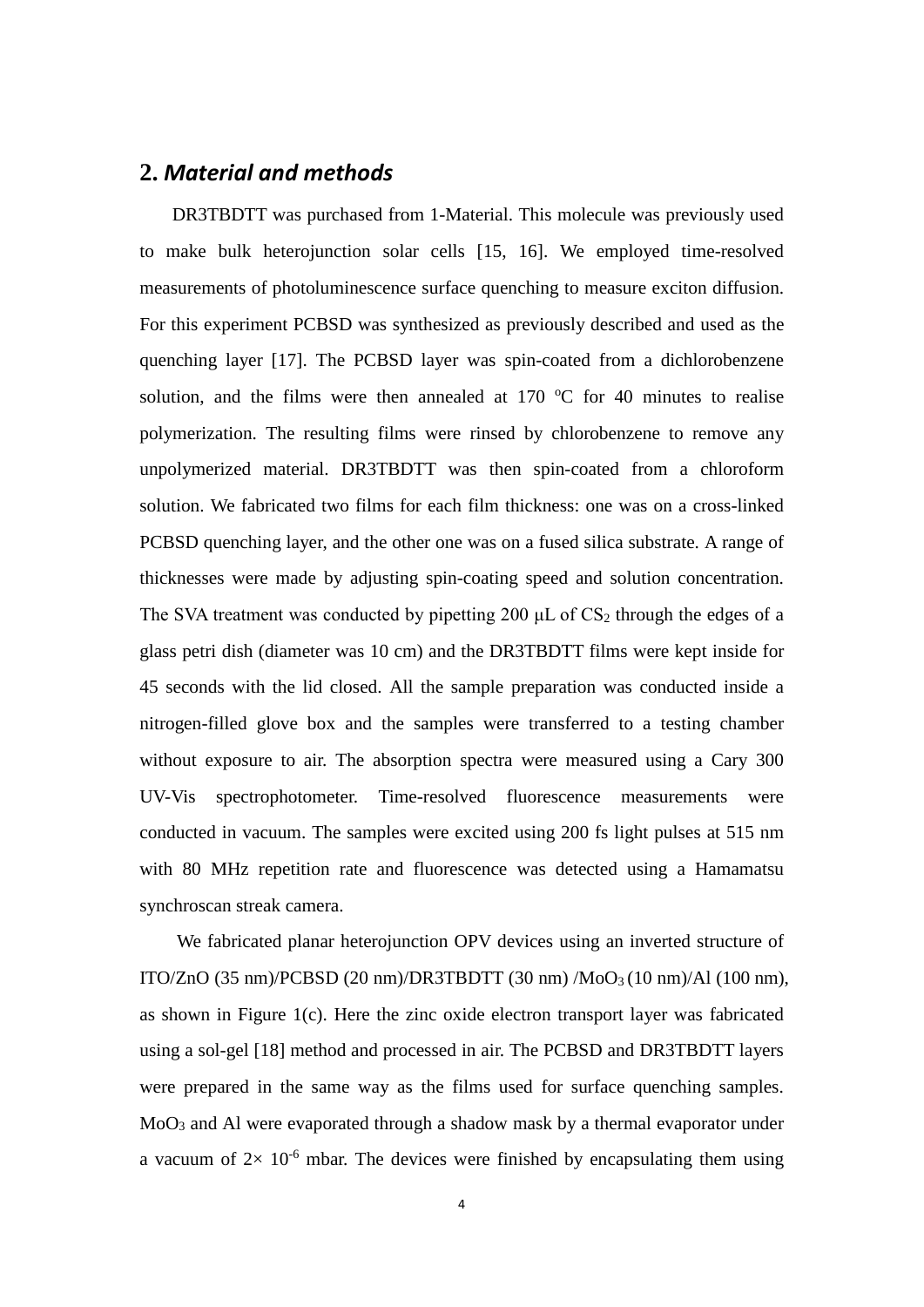UV-cured epoxy glue and a glass cover slip. The photovoltaic properties were characterised by illuminating with a Sciencetech solar simulator and measuring JV properties with a Keithley 2400 source-measure unit. The irradiance was calibrated using a silicon detector and a KG-5 filter. The external quantum efficiency (*EQE*) was measured by exposing the device to monochromatic light supplied from a Xenon arc lamp and a monochromator.

# *3. Results and discussion*

As can be seen in Figure 2(a) the absorption coefficient of DR3TBDTT film is slightly enhanced by SVA, which we attribute to the molecules in the film orienting closer to parallel to the substrate. The photoluminescence spectra showed no obvious shift after SVA. The roughness of the film was measured by atomic force microscope (AFM) over an area of 1  $\mu$ m<sup>2</sup> and found to decrease from 4.1 to 3.0 nm after SVA. (See Figure S1) The absorption coefficient of PCBSD layer before and after SVA is shown in Figure 2(b). Absorption mainly occurs at wavelengths shorter than 500 nm and almost did not change upon SVA.



**Figure 2.** (a) Absorption coefficient / photoluminescence spectra of DR3TBDTT films and (b) absorption coefficient of PCBSD films with and without SVA.

Fluorescence decays of DR3TBDTT films on top of quencher (PCBSD) and on non-quenching fused silica substrate are shown in Figure 3. We observe faster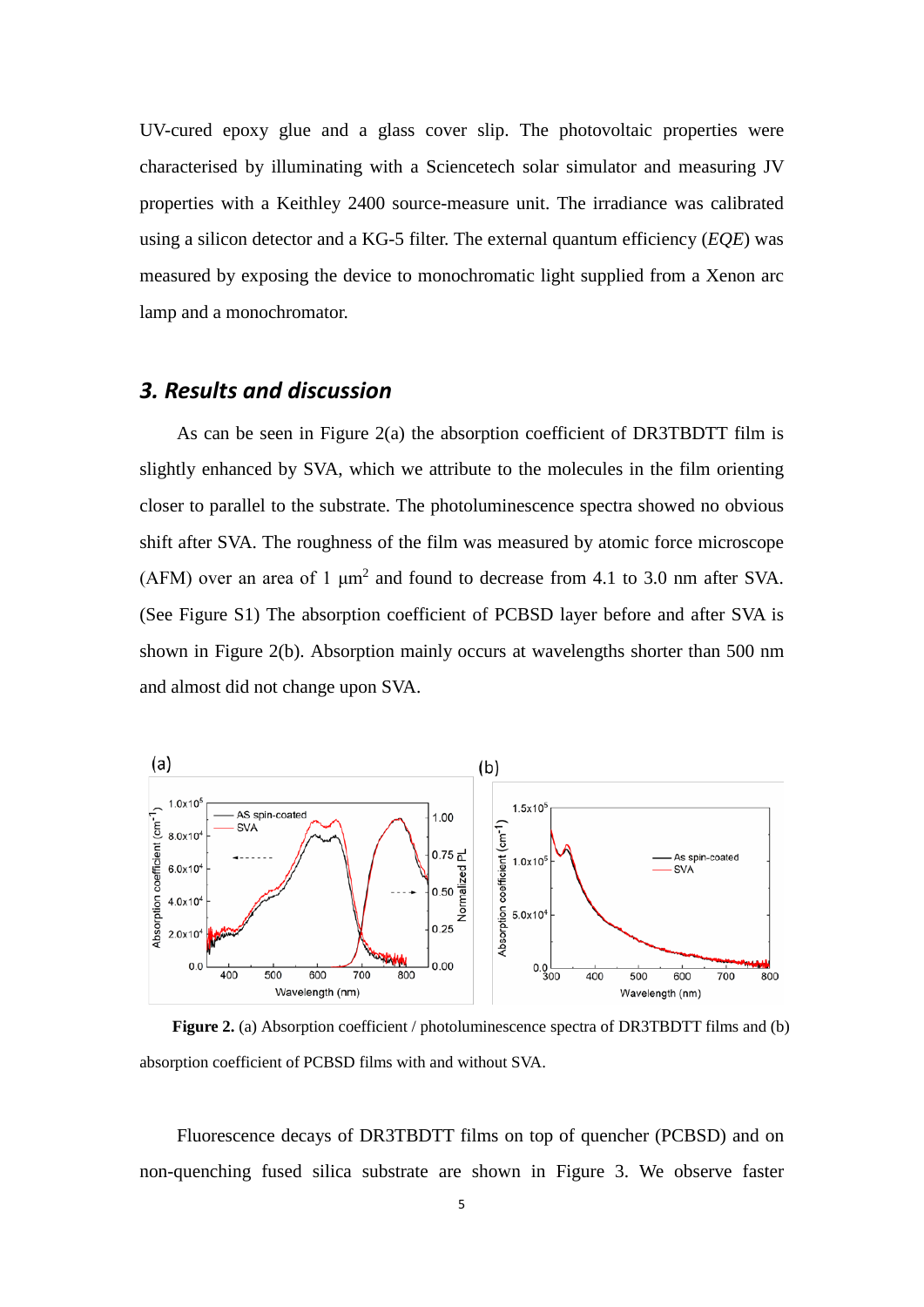quenching in thinner DR3TBDTT films because excitons diffuse a shorter distance to the quenching surface. Exciton diffusion can be described by the diffusion equation: [\[19,](#page-13-2) [20\]](#page-13-3)

$$
\frac{\partial n}{\partial t} = D \frac{\partial^2 n}{\partial x^2} - k(t)n - k_F n + G(x) \tag{1}
$$

where *n* is the exciton density, *D* is the diffusion coefficient,  $k(t)$  is the decay rate of excitons,  $k_F$  is quenching rate due to Förster resonance energy transfer (FRET) to the quencher,  $G(x)$  is the exciton generation rate as a function of position.

 In the present study, to solve the diffusion equation, the instantaneous generation assumption was applied as our excitation light pulse is short; and no FRET is considered as the absorption wavelength of PCBSD is much shorter than the emission of DR3TBDTT.[\[21\]](#page-13-4) For the PL quenching at the DR3TBDTT/PCBSD interface, a boundary condition of  $n|_{x=0} = 0$  was applied; which means no exciton exists at the fullerene quencher surface and we assumed that no quenching occurs at the top surface, which gave the second boundary condition of  $\partial N_{\alpha x} \Big|_{x=d} = 0$ *n*  $\frac{\partial n}{\partial x}\bigg|_{x=d} = 0$ , where *d* is the thickness of the DR3TBDTT film. By fitting the fluorescence decay of the reference sample and solving the diffusion equation numerically under the assumptions presented above, the additional decay due to exciton diffusion to the quenching layer can be obtained. For all the three thicknesses, the experimental data were fitted globally with the diffusion coefficient as the only parameter. We obtained the diffusion coefficient of  $(1.5 \pm 0.2) \times 10^{-3}$  cm<sup>2</sup> s<sup>-1</sup> in the as-spin-coated samples, whilst for CS<sub>2</sub> SVA treated samples, the diffusion coefficient increased to  $(3.5 \pm 0.5) \times 10^{-3}$  $\text{cm}^2 \text{ s}^{-1}$ , which is more than double the diffusion coefficient of films without CS<sub>2</sub> SVA treatment.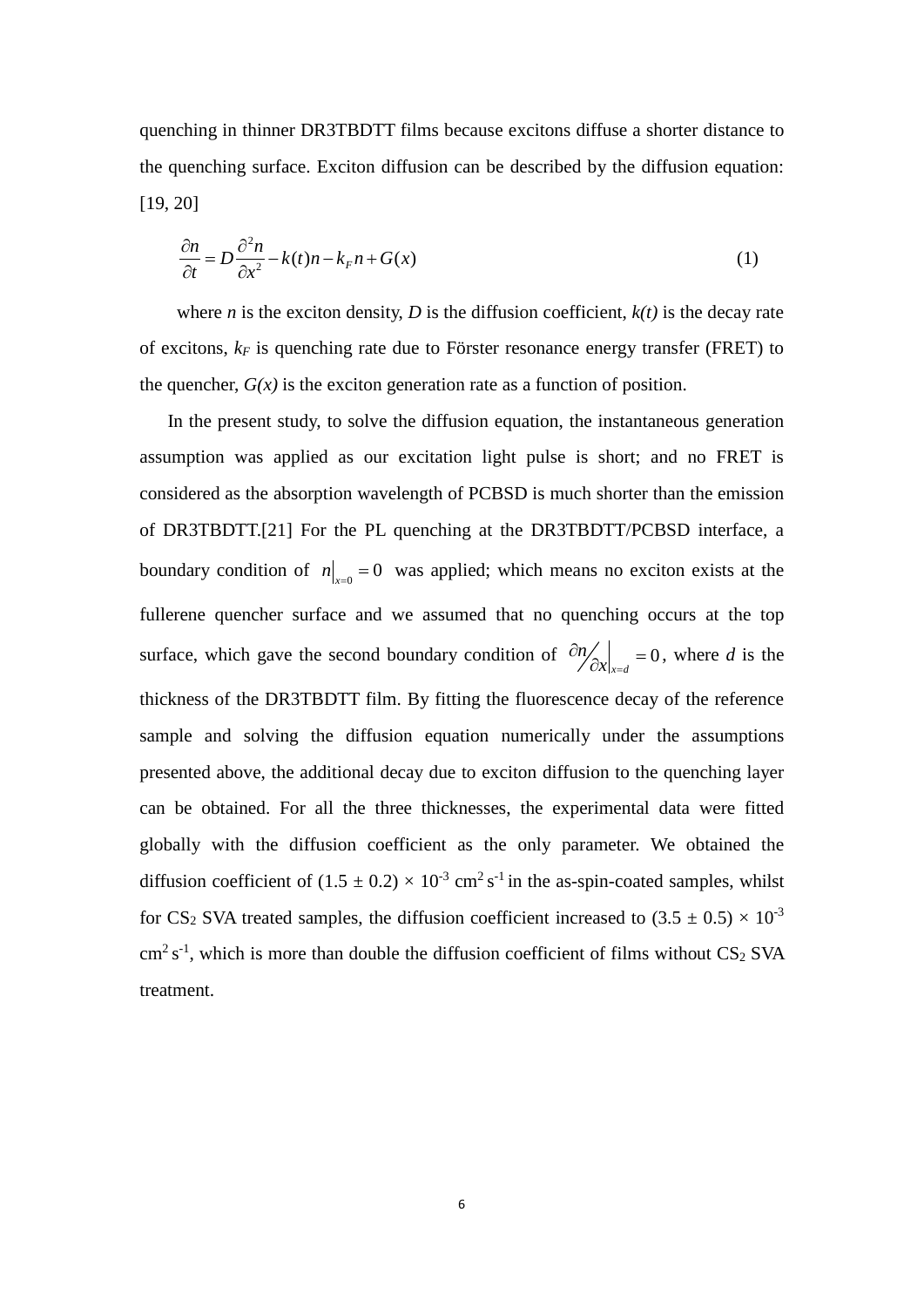

**Figure 3**. Photoluminescence decays for three thicknesses of DR3TBDTT films on fused silica (blue dots) and PCBSD substrates (black dots). Solid lines represent fits to the data with the diffusion equation (Equation 2). After SVA, the quenching at the PCBSD surface was enhanced which is reflected by faster PL decay of DR3TBDTT films on PCBSD compared to the untreated counterparts.

In the case of one-dimensional diffusion, the diffusion length can be obtained from  $L_p = \sqrt{2Dt}$ , [\[7,](#page-12-9) [22\]](#page-13-5) where  $\tau$  is the lifetime of the exciton and can be obtained from the PL decay measurement of neat films. We took the time decay to 1/e of its initial intensity as the lifetime, being  $(840 \pm 10)$  and  $(850 \pm 10)$  ps for as spin-coated and solvent vapor annealed films respectively, indicating that SVA does not significantly affect the PL decay. The exciton diffusion length in as spin-coated and SVA treated samples were determined to be  $(15.7 \pm 1.0)$  nm and  $(24.3 \pm 1.7)$  nm respectively.

We have considered possible reasons for the increase in exciton diffusion length.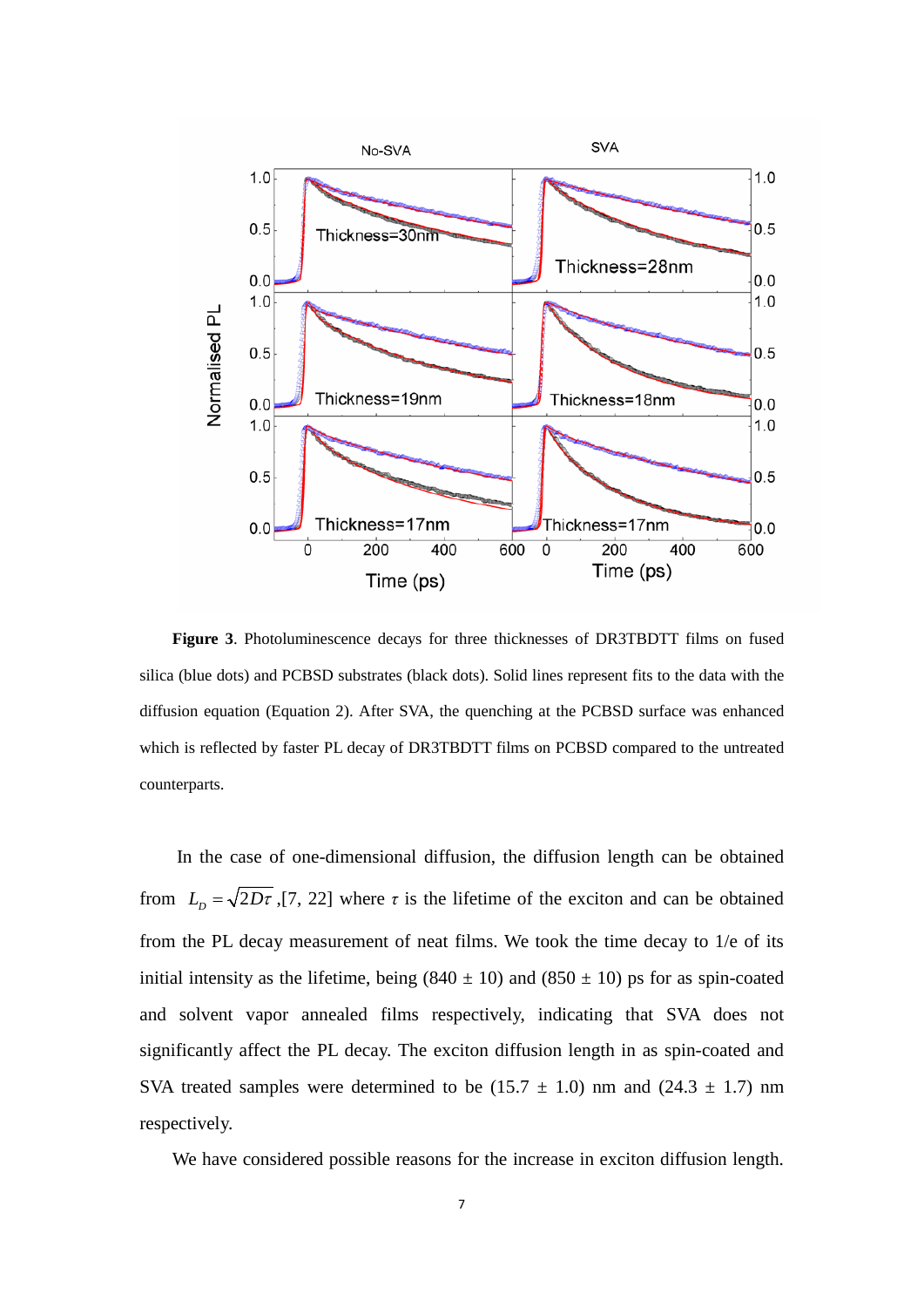It has been shown theoretically that [\[23\]](#page-13-6) the exciton diffusion length increases with the photoluminescence quantum yield (PLQY) and decreases with the refractive index. However, in our case, the PLQY showed only a slight decrease upon SVA from 5.9% to 5.8%, and the index of refraction determined from ellipsometry measurements only increased very slightly, as shown in Figure S2. As the changes in PLQY and refractive index are very small, they cannot account for the large change in exciton diffusion length.

A more likely explanation for the increase in exciton diffusion length is a change in the film morphology. We explored this using atomic force microscopy (AFM) and found that the crystallite size increases after SVA. This is further supported by previous XRD observation, [16] in which SVA led to difference in the (100) diffraction peak indicating different crystallite structure due to different tilting angles of alkyl chains. Hence, we consider that the increase in exciton diffusion length after SVA is likely due to the molecules packing after SVA is favourable for exciton diffusion.

As shown in Figure 4 and Table 1, the *PCE* of the bilayer device was enhanced from  $0.57\%$  to  $0.98\%$  upon CS<sub>2</sub> SVA. The enhancement of *PCE* can be attributed to an improvement in  $J_{sc}$ , which increased from 2.4 to 3.5 mA/cm<sup>2</sup> after SVA, and an enhancement in  $FF$  from 0.36 to 0.43. The enhancement in  $J_{sc}$  can also be seen from the external quantum efficiency (*EQE*), as shown in Figure 4(b), the peak value of *EQE* increased from 15.3% for the untreated devices to 22.1% for the solvent vapor annealed devices.



**Figure 4.** J-V curves (a) and EQE (b) of bilayer planar heterojunction devices with/without CS<sub>2</sub> SVA.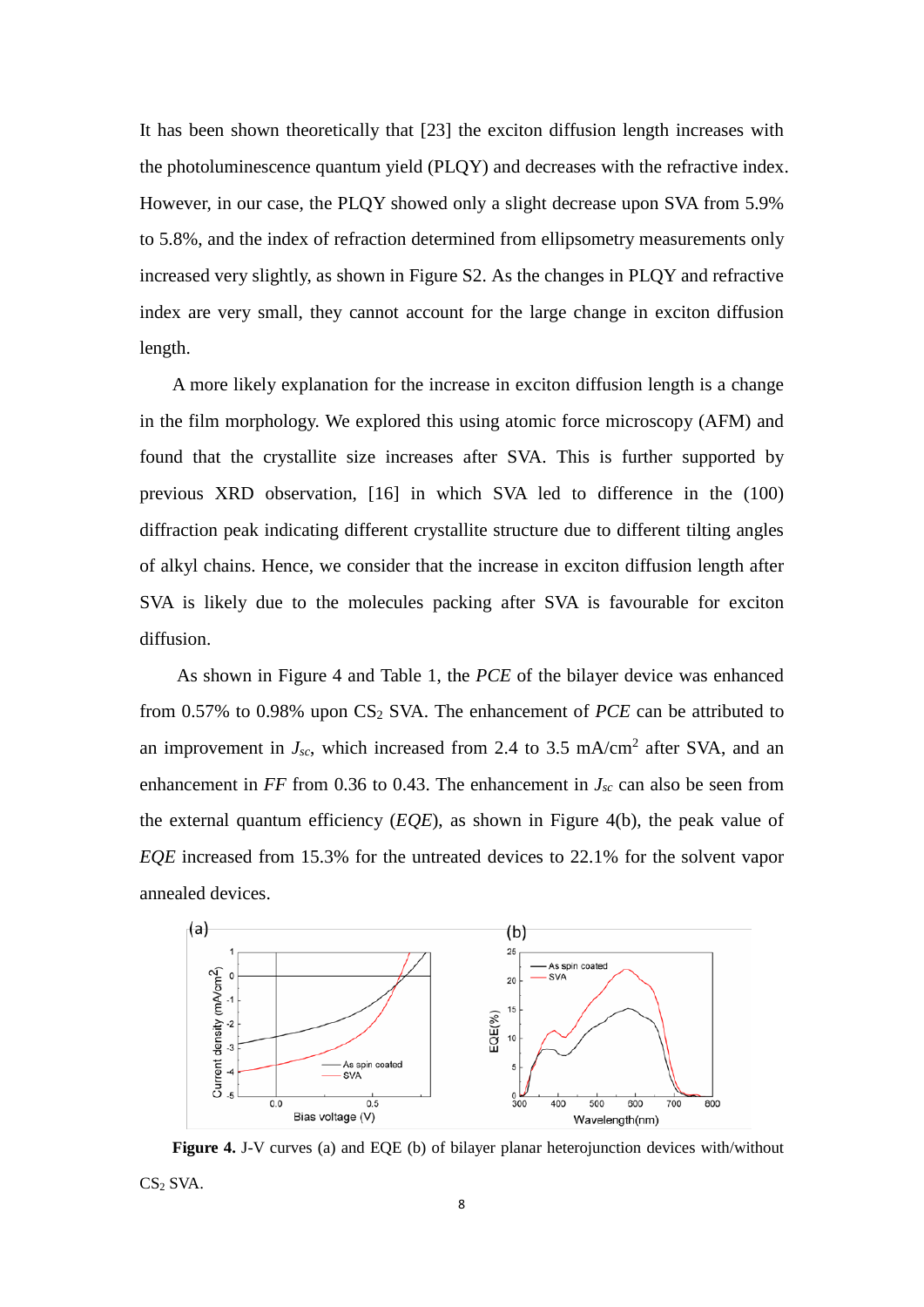| Device          |                     |                   | FF                 | $J_{sc}$ (mA/cm <sup>2</sup> ) | Peak EQE |
|-----------------|---------------------|-------------------|--------------------|--------------------------------|----------|
| type            | PCE(%)              | $V_{oc}$ (V)      |                    |                                | (%)      |
| As spin-        | 0.64                | 0.67              | 0.38               | 2.5                            |          |
| coated          | $(0.57 \pm 0.05)^*$ | $(0.65 \pm 0.01)$ | $(0.36 \pm 0.019)$ | $(2.4 \pm 0.07)$               | 15.3     |
| CS <sub>2</sub> | 1.1                 | 0.64              | 0.45               | 3.7                            |          |
| <b>SVA</b>      | $(0.98 \pm 0.04)$   | $(0.64 \pm 0.01)$ | $(0.43 \pm 0.013)$ | $(3.5 \pm 0.11)$               | 22.1     |

Table 1 Device performance before and after solvent vapor annealing with CS<sub>2</sub>.

\*The values in the brackets are the average and standard deviation of 8 devices.

We calculated the electric field distribution through the bilayer OPV device structure as a function of position using the transfer matrix method. [\[24-26\]](#page-13-7) The distribution of the optical field is shown in Figure S3. The exciton generation density is proportional to the squared electrical field strength and can be determined accordingly, which is shown in Figure S4.

In this scenario, the photocurrent originates from the flux of excitons diffusing to the donor/acceptor interface, it can be expressed as:

$$
j = e\eta D \frac{\partial n(x)}{\partial x} \Big|_{x=d} \tag{2}
$$

Here, η is the charge collection efficiency, *e* is charge on an electron and *d* is the thickness of DR3TBDTT film.

We then solve the diffusion equation (Equation (1)) at steady state taking the exciton generation into consideration. The steady state diffusion equation can be expressed as:

$$
G(x) = D\left(\frac{1}{L_D} - \frac{\partial^2}{\partial x^2}\right) n(x)
$$
\n(3)

Here we choose a parabolic format to fitting the exciton generation profile, which has been used by Siegmund et al. [\[27\]](#page-13-8) and it is reasonable in our case, supporting by the shape of optical field distribution in Figure S3 and good fitting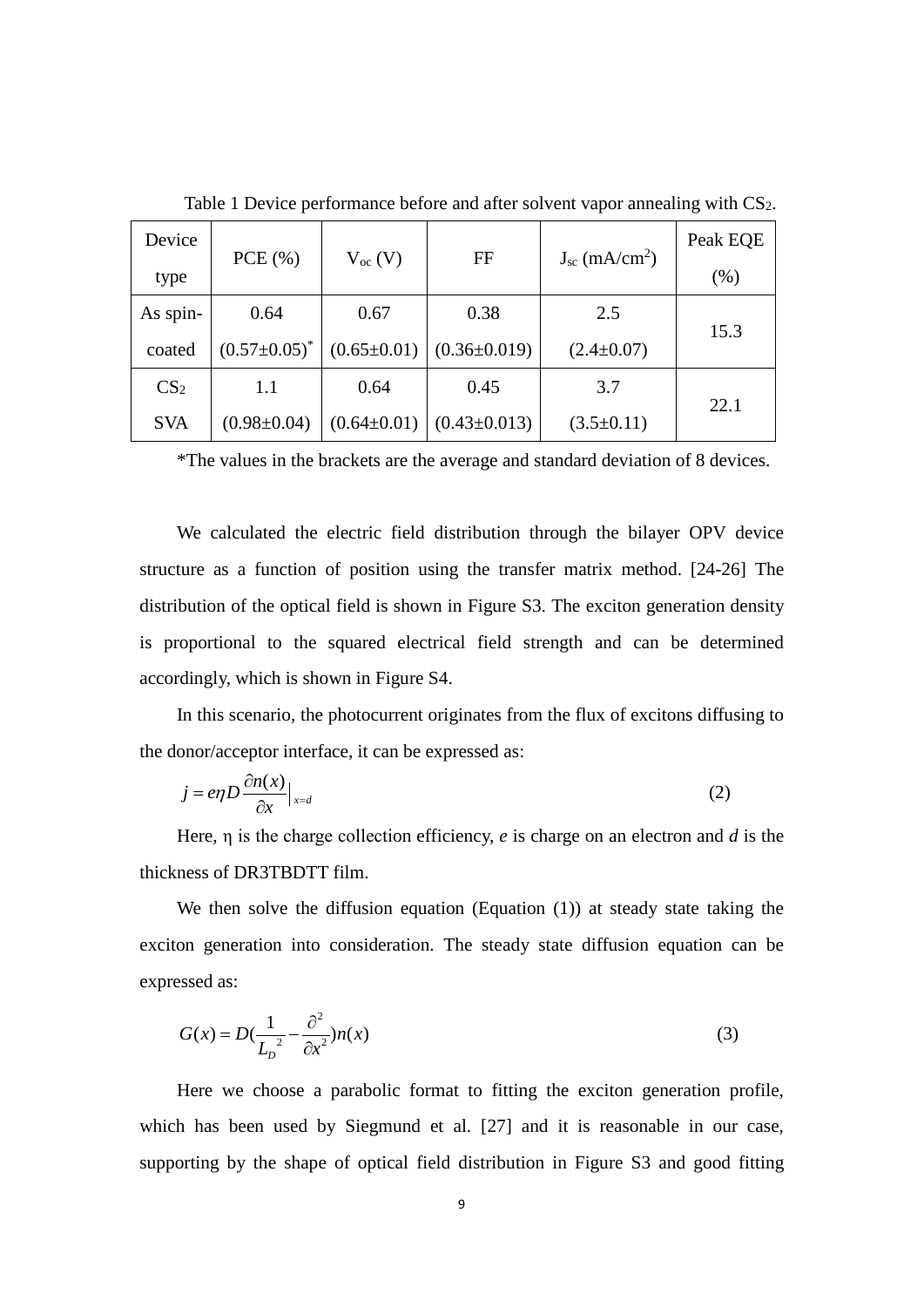quality in Figure S4. The exciton generation can be expressed as:

$$
G(x) = ax^2 + bx + c \tag{4}
$$

Applying the boundary conditions of complete exciton quenching at the DR3TBDTT/PCBSD interface and complete exciton reflection at the DR3TBDTT/MoO<sub>3</sub> interface, the diffusion equation can be solved analytically. Hence the resulting current density  $(j)$  can be written as:[\[27\]](#page-13-8)

$$
j = e\eta L_D \left[ \tanh \frac{d}{L_D} (G(d) + 2aL_D^2) + bL_D(\frac{1}{\cosh \frac{d}{L_D}} - 1) - 2adL_D \right] \tag{5}
$$

Here, η is assumed to be 100%. According to Equation (5) and the exciton generation profile in our case, the current density for bilayer devices can be plotted versus the exciton diffusion length, as shown in Figure 5. The photo current density for bilayer devices with/without SVA in this study were indicated in Figure 5.

The model predicts an increase of the photo current density in the bilayer device structure by increasing the exciton diffusion length. For the measured values of  $L<sub>D</sub>$  the current density enhancement predicted by the model was ~40%, which is close to the experimental results ( $J_{sc}$  enhanced by  $\sim$  46%). Therefore, the increased  $J_{sc}$  and *EQE* in solvent vapor annealed devices is mainly or entirely caused by the enhanced exciton diffusion length. A further benefit of SVA is that it enhances the *FF* from 0.36 to 0.43, which also contribute to the *PCE* of the bilayer devices.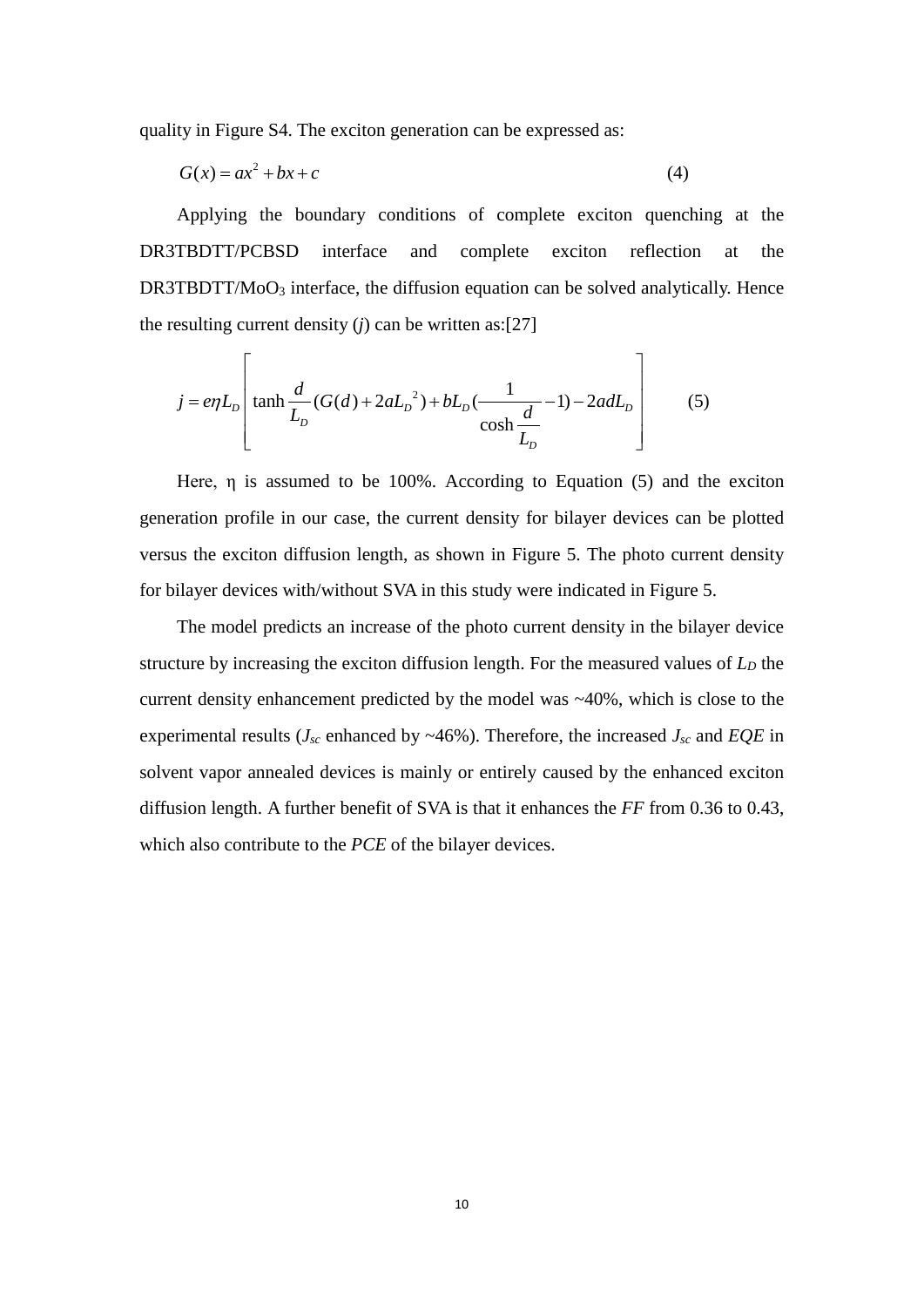

**Figure 5**. Calculated short circuit current as a function of exciton diffusion length of DR3TBDTT. The red and blue dashed lines indicate the exciton diffusion length of DR3TBDTT films before and after solvent vapor annealing.

# *4.Conclusion*

In summary, we explored the effect of SVA treatment using  $CS_2$  in a highly efficient small molecule donor material. We observed an enhancement (more than two times) in exciton diffusion coefficient, leading to a 46% increase in exciton diffusion length upon SVA. We then fabricated bilayer heterojunction OPV devices and observed the enhancement in *Jsc* and *PCE*. From the calculation based on an optical model, the enhanced exciton diffusion length was found to be the main reason for the better device performance. These results indicate that exciton diffusion length is directly related to the exciton harvesting and device performance of planar heterojunction OPV devices.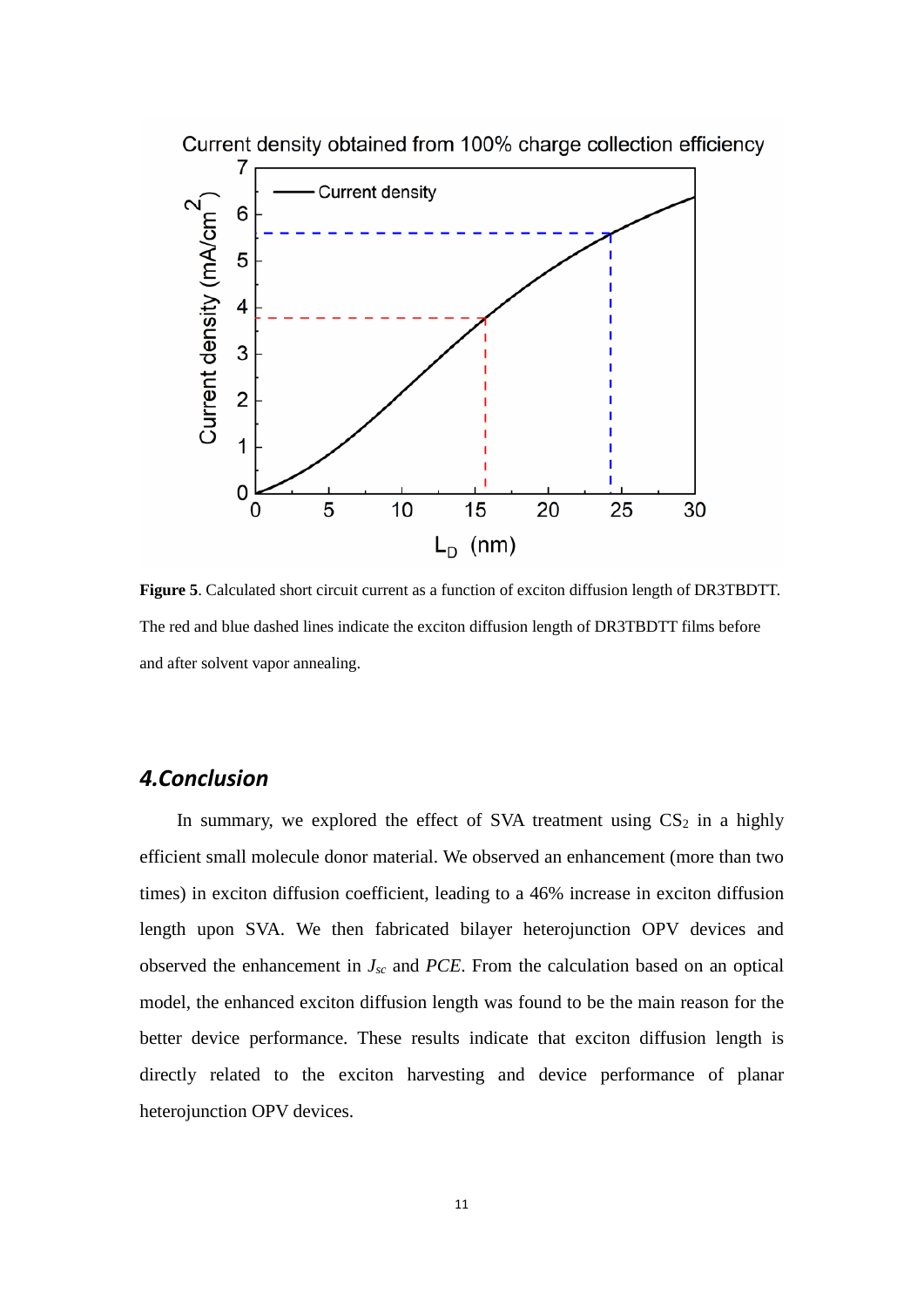### *Acknowledgement:*

We thank the European Research Council (ERC) for financial support (EXCITON grant 321305). Data supporting this study is available at DOI:10.17630/0e75f92d-6f8a-41be-ad45-ac6d1d890ee2.

# *References:*

<span id="page-12-0"></span>[1] L. Dou, J. You, Z. Hong, Z. Xu, G. Li, R.A. Street, Y. Yang, 25th Anniversary Article: A Decade of Organic/Polymeric Photovoltaic Research, Adv Mater, 25 (2013) 6642-6671.

[2] A.J. Heeger, 25th Anniversary Article: Bulk Heterojunction Solar Cells: Understanding the Mechanism of Operation, Adv Mater, 26 (2014) 10-28.

[3] S. Li, L. Ye, W. Zhao, S. Zhang, S. Mukherjee, H. Ade, J. Hou, Energy-Level Modulation of Small-Molecule Electron Acceptors to Achieve over 12% Efficiency in Polymer Solar Cells, Adv Mater, 28 (2016) 9423-9429.

[4] J. Hou, O. Inganäs, R.H. Friend, F. Gao, Organic solar cells based on non-fullerene acceptors, Nature Materials, 17 (2018) 119-128.

[5] L. Lu, T. Zheng, Q. Wu, A.M. Schneider, D. Zhao, L. Yu, Recent Advances in Bulk Heterojunction Polymer Solar Cells, Chemical Reviews, 115 (2015) 12666-12731.

<span id="page-12-1"></span>[6] E. Shaw Paul, A. Ruseckas, D.W. Samuel Ifor, Exciton Diffusion Measurements in Poly(3 hexylthiophene), Adv Mater, 20 (2008) 3516-3520.

<span id="page-12-9"></span>[7] O.V. Mikhnenko, P.W.M. Blom, T.-Q. Nguyen, Exciton diffusion in organic semiconductors, Energy & Environmental Science, 8 (2015) 1867-1888.

[8] S.M. Menke, R.J. Holmes, Exciton diffusion in organic photovoltaic cells, Energy & Environmental Science, 7 (2014) 499-512.

[9] G.J. Hedley, A. Ruseckas, I.D.W. Samuel, Light Harvesting for Organic Photovoltaics, Chemical Reviews, 117 (2017) 796-837.

<span id="page-12-2"></span>[10] C.W. Tang, Two - layer organic photovoltaic cell, Applied Physics Letters, 48 (1986) 183-185.

<span id="page-12-3"></span>[11] S.M. Menke, W.A. Luhman, R.J. Holmes, Tailored exciton diffusion in organic photovoltaic cells for enhanced power conversion efficiency, Nature Materials, 12 (2012) 152.

<span id="page-12-4"></span>[12] K. Cnops, B.P. Rand, D. Cheyns, B. Verreet, M.A. Empl, P. Heremans, 8.4% efficient fullerene-free organic solar cells exploiting long-range exciton energy transfer, Nature Communications, 5 (2014) 3406.

<span id="page-12-5"></span>[13] H. Li, Z.-G. Zhang, Y. Li, J. Wang, Tunable open-circuit voltage in ternary organic solar cells, Applied Physics Letters, 101 (2012) 163302.

<span id="page-12-6"></span>[14] H. Li, Y.-F. Li, J. Wang, Optimizing performance of layer-by-layer processed polymer solar cells, Applied Physics Letters, 101 (2012) 033907.

<span id="page-12-7"></span>[15] J. Zhou, Y. Zuo, X. Wan, G. Long, Q. Zhang, W. Ni, Y. Liu, Z. Li, G. He, C. Li, B. Kan, M. Li, Y. Chen, Solution-Processed and High-Performance Organic Solar Cells Using Small Molecules with a Benzodithiophene Unit, J Am Chem Soc, 135 (2013) 8484-8487.

<span id="page-12-8"></span>[16] M. Li, F. Liu, X. Wan, W. Ni, B. Kan, H. Feng, Q. Zhang, X. Yang, Y. Wang, Y. Zhang, Y. Shen, T.P.